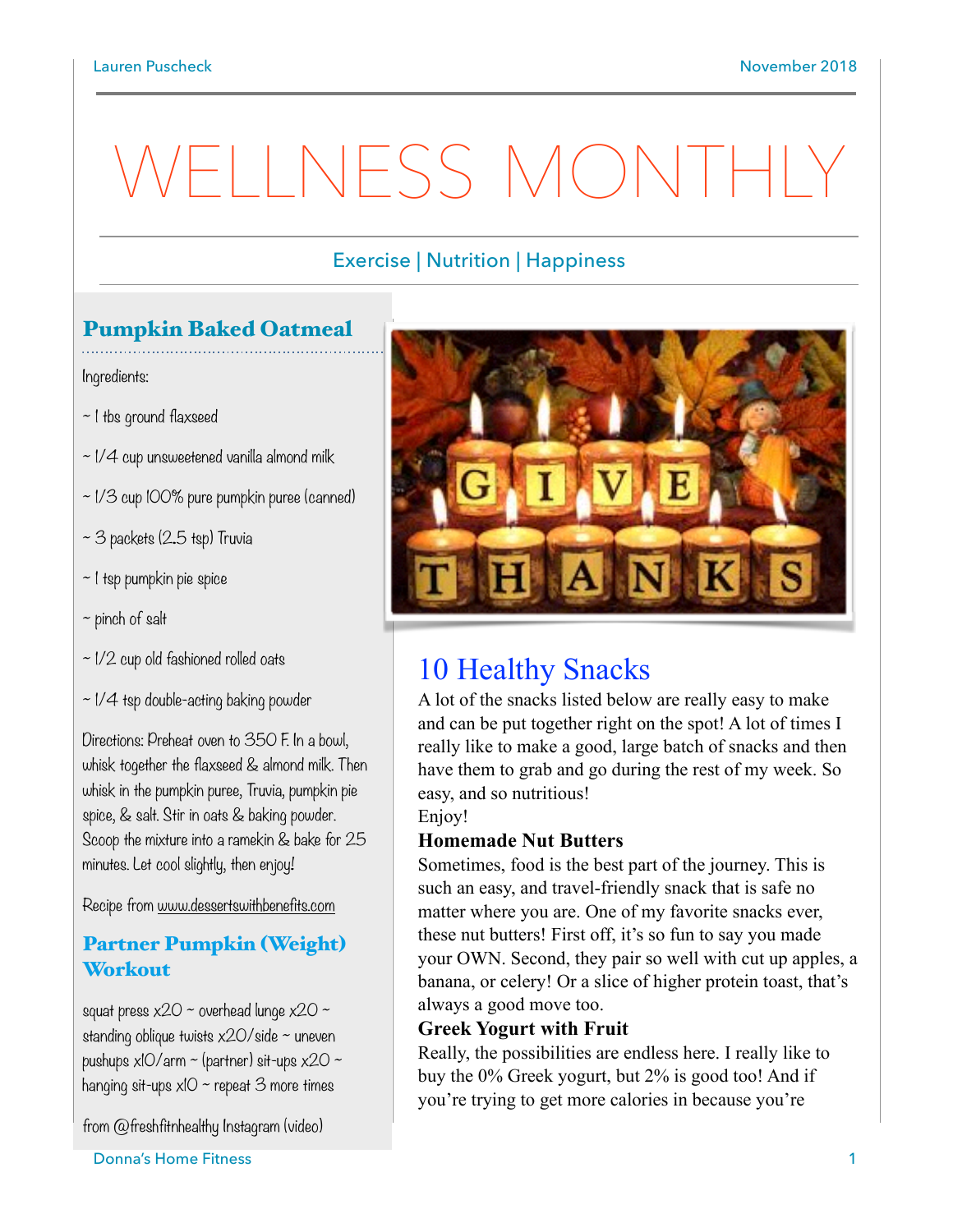#### **Apple Pie Oat Muffins**

Ingredients:

- $\sim$  2 cups old-fashioned rolled oats
- ~ 1 tsp baking powder
- ~ 2 tsp apple pie spice
- $\sim$  1/4 tsp salt
- $\sim$  1/2 cup applesauce
- ~ 1 medium apple, grated
- ~ 1 large egg white
- $\sim$  1/4 cup maple syrup (or honey)
- $~2$  tsp vanilla extract
- ~ 1 cup milk of choice
- $~\sim$  desired add-ins

Directions:

Preheat oven to 350F. Spray a 12 cup muffin pan with cooking spray. In a large bowl, stir together oats, baking powder, seasonings, and salt. Add applesauce, grated apple, egg white, maple syrup, vanilla extract, milk, and any add-ins. Stir well to incorporate. Allow the mixture to set and thicken for about 3-5 minutes before spooning into muffin pan. Fill muffin cups almost completely full with batter (will not rise). Bake for 30 minutes until the center of each muffin is set. Allow to cool for 10 minutes before removing from the muffin pan and serving. Enjoy! (Store in fridge for a week or freezer for up to 3 months)

Recipe from [myfitnesspal.com](http://myfitnesspal.com)

struggling to hit your needs, go for full fat Greek yogurt! It's packed with so much protein and probiotics… it's hard to go wrong here. Of course the plain is best, but I'd be lying if I said I never bought the Light and Fit toasted coconut or vanilla flavored yogurts. It's heavenly and also great when making frozen yogurt bark. And if you're wanting to pump it up even more to be a lighter meal versus snack, I love adding either Kashi go lean cinnamon cereal on top or another healthy cereal. But you can really add anything you really like, healthy seeds and butter, fruit, spices, honey, and sweeten it with stevia instead too if you prefer!

#### **Hummus**

There are so many ways to enjoy hummus, and so many different varieties to buy and make! Enjoy a few tablespoons of a good dip of hummus with veggies, savory chia wraps, or any wheat bread of your liking! Be mindful of how much hummus you end up consuming though… made up of mostly chickpeas, this delicious treat is high in healthy fats and protein. The possibilities with making hummus are endless.

#### **Protein Bites and Bars**

I love to make them on Sunday nights, throw them in the fridge, and pack them for snacks throughout my week. It's just too easy. And the possibilities are endless! There are a ton of protein bars and bites on the market, but be wary. A lot of them can be jam packed with processed foods and sugars, doing more harm than good. A few protein bars that I really love are the [thrive pro bars,](https://sgspann.le-vel.com/Products/THRIVE/PROBars) quest bars, and Rx bars.

#### **Guacamole**

I can put guacamole on anything. It's easy to make, there's no cooking involved! Just a mixture of several natural ingredients, making a totally vegan and delicious snack that's so good for you! Avocados are packed with healthy fats that we should be getting enough of, and adding onions, tomatoes, and cilantro make it even better for you! Buy it store bought or make your own, and enjoy it on some toasted high fiber wraps broken apart as homemade chips, or some sliced veggies!

**Other suggestions:** granola, frozen banana slices, mug cakes, healthy muffins, or oatmeal/oatmeal bites Adapted from [freshfitnhealthy.com](http://freshfitnhealthy.com)